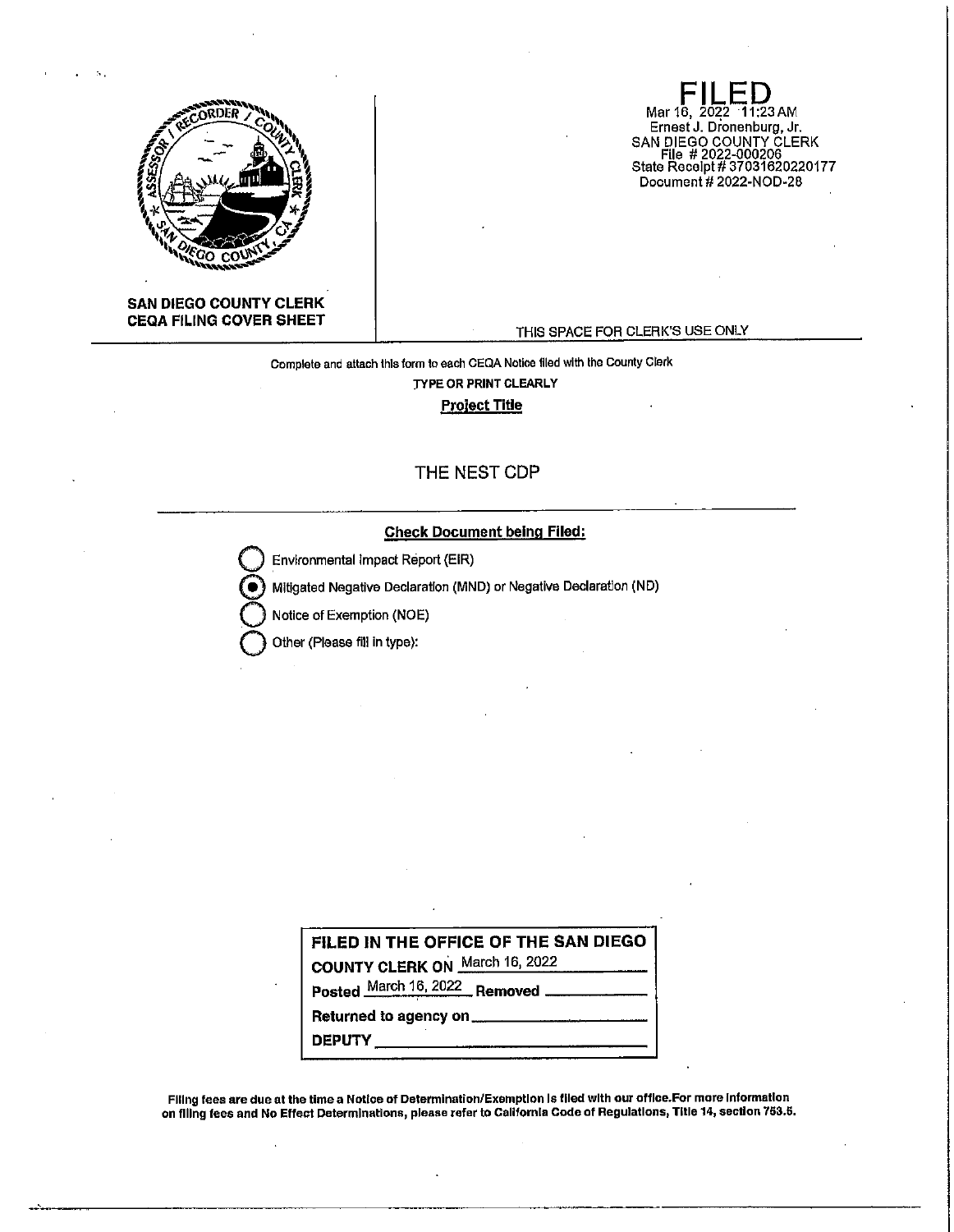|                        | $\label{eq:2.1} \mu_1(\Delta_{\Sigma_1}) = \overline{\mu} \wedge \overline{\Delta}_{\Sigma_1} \wedge \overline{\rho} \wedge \dots \wedge \overline{\rho} \wedge \overline{\rho} \wedge \overline{\rho}$ |                                         |                                                                                                          |  |
|------------------------|---------------------------------------------------------------------------------------------------------------------------------------------------------------------------------------------------------|-----------------------------------------|----------------------------------------------------------------------------------------------------------|--|
|                        |                                                                                                                                                                                                         | <b>EXECUTE: NOTICE OF DETERMINATION</b> |                                                                                                          |  |
| (Choose one)           |                                                                                                                                                                                                         |                                         |                                                                                                          |  |
| $\mathbf{X}$<br>To.    | Recorder/County Clerk<br>P.O. Box 1750, MS A33<br>1600 Pacific Hwy, Room 260<br>San Diego, CA 92101-2422                                                                                                | From:                                   | City of San Diego<br>Development Services Department<br>1222 First Avenue, MS 501<br>San Diego, CA 92101 |  |
|                        | Office of Planning and Research<br>1400 Tenth Street, Room 121<br>Sacramento, CA 95814                                                                                                                  |                                         |                                                                                                          |  |
| Project Number: 676545 |                                                                                                                                                                                                         |                                         | <b>State Clearinghouse Number: N/A</b>                                                                   |  |
|                        | <b>Project Title: The Nest CDP</b>                                                                                                                                                                      |                                         |                                                                                                          |  |

**Project Location:** 4033-4039 Lamont Street, San Diego, California 92109

**Project Description:** A COASTAL DEVELOPMENT PERMIT to demolish a single story, 3,307-square-foot two-unit structure and construct a 18,524-square foot three-story mixed-use building, with 18-multl-family residential units and two commercial units. The ground levef'would include two residential units, two commercial units totaling 682-square feet, a 301-square foot lobby, and on grade parking including 19 parking spaces, two motorcycle parking spaces and 10 bicycle parking spaces. The second and the third levels would have 8 residential units each. In addition, various site improvements would also be constructed Including associated hardscape and landscape. The project is requesting an affordable housing density bonus based on providing 13 percent (2 units) deed-restricted very low-Income units with rents at 30% of 50% of Area Median Income (AMI) for a period of 55 years. The project Is requesting allowable Incentives in the form of deviations from the development regulations for a 7-foot 6-inch front yard setback where 15-foot setback is required, a 5-foot side yard setback where 10 percent of the entire premise width or 5-feet whichever is greater, is required, and a reduction of the percentage of units with p'rivate exterior space to 55 percent of the units where at least 75 percent of the units are required to have private exterior space and the inclusion of additional uses (Business and Professional Offices) to the list of permissible commercial uses beyond those allowed under the RM-2-5 zone as part of the mixed use density allowed-for In the Pacific Beach Community Plan. The 0.32-acre project site Is located at 4033-4039 Lamont street. The project site Is designated Multi-family Residential and zoned RM-2-S per the Pacific Beach Community Plan. The project site is also within the Coastal Height Limitation Overlay Zone, the Coastal Overlay Zone (Non-Appealable 2 Area), the Parking Impact Overlay Zone (Coastal and Beach Impact), the Parking Standards Transit Priority Area, the Residential Tandem Parking Overlay Zone, and the Transit Priority Area. (LEGAL DESCRIPTION: Lot 13-17 in Block 1 of Venice Park in the City of San Diego, County of San Diego, State of California, according to Map thereof No. 991, filed in the Office of the County Recorder of San Diego County May 24, 1906).

**Project Applicant:** Tom Paull, 4039 Lamont Str\_eet, San Diego, California 92109, (858)750-3467

This Is to advise that the Development Services Department of the City of San Diego on January 7, 2022 approved the above described project and made the following determinations:

- 1. The project in Its approved form. $\Box$  will,  $\boxtimes$  will not, have a significant effect on the environment.
- 2.  $\square$  An Environmental Impact Report was prepared for this project and certified pursuant to the provisions of CEQA.
	- $\nabla$  A Mitigated Negative Declaration was prepared for this project pursuant to the provisions of CEQA.
	- □ An Addendum to Negative Declaration / Mitigated Negative Declaration / Environmental Impact Report No. was prepared for this project pursuant to the provisions of CEQA.

Record of project approval may be examined at the address above.

I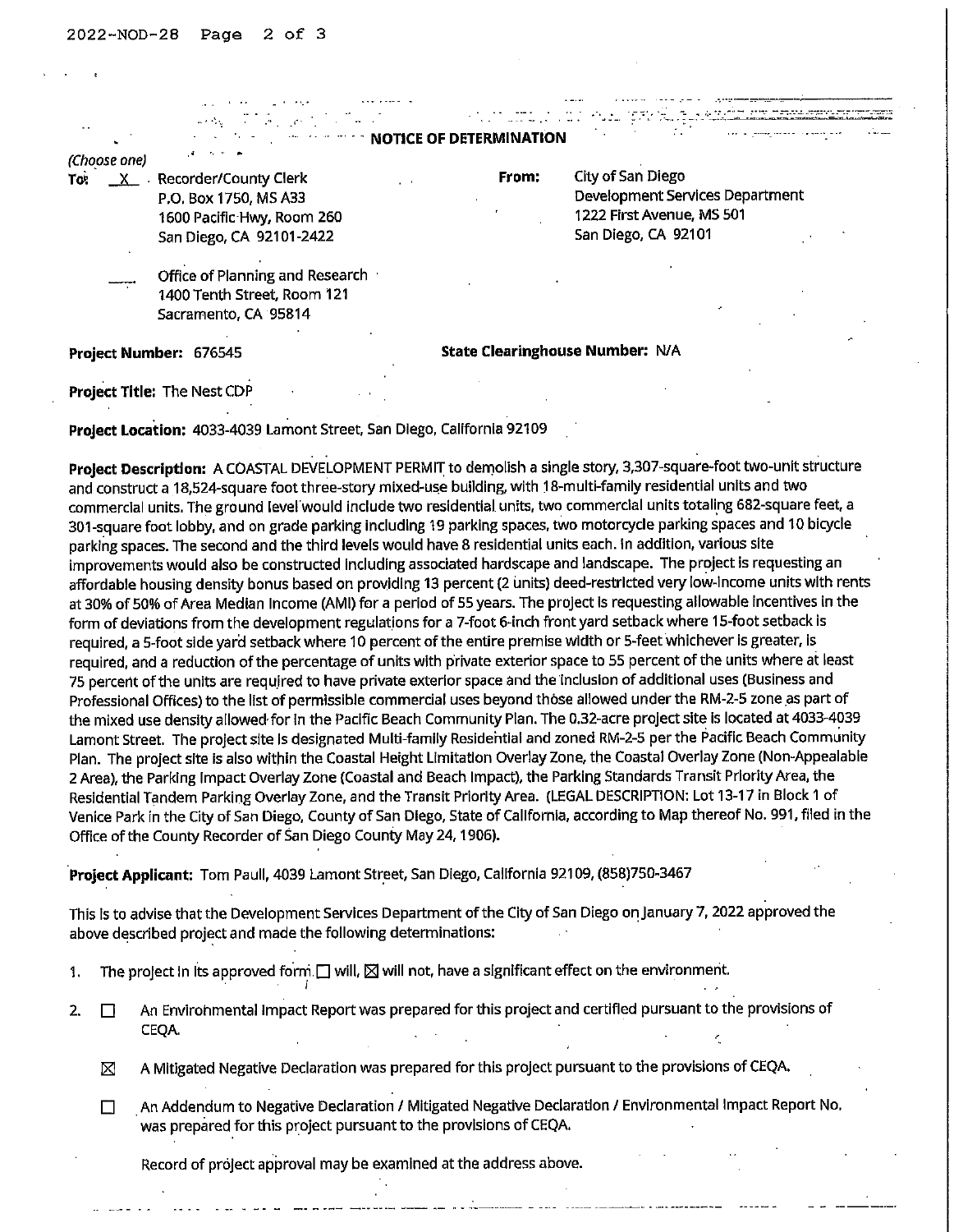3. Mitigation measures  $\boxtimes$  were,  $\Box$  were not, made a condition of the approval of the project; and a mitigation, monitoring and reporting program  $\boxtimes$  was,  $\Box$  was not, adopted for the project. į.

4. (EIR only) Findings  $\square$  were,  $\square$  were not, made pursuant to CEQA Guidelines Section 15091.

.<br>5. (EIR only) A Statement of Overriding Considerations 囗 was, 囗 was not, adopted for this project.

It is hereby certified that the final environmental report, including comments and responses, is available to the general public at the office of the Development Services Department, 1222 First Avenue, San Diego, CA 92101.

| Analyst: | <u>M. Dresser )</u> |  | Telephone:  | (619) 446-5404 |                 |  |
|----------|---------------------|--|-------------|----------------|-----------------|--|
|          |                     |  |             | 25             |                 |  |
|          |                     |  | Filed by: . | Signature      |                 |  |
|          |                     |  |             |                |                 |  |
|          |                     |  |             |                | January 1012022 |  |
|          |                     |  |             | Title          |                 |  |
|          |                     |  |             |                |                 |  |
|          |                     |  |             |                |                 |  |
|          |                     |  |             |                |                 |  |
|          |                     |  |             |                |                 |  |
|          |                     |  |             |                |                 |  |
|          |                     |  |             |                |                 |  |
|          |                     |  |             |                |                 |  |
|          |                     |  |             |                |                 |  |
|          |                     |  |             |                |                 |  |
|          |                     |  |             |                |                 |  |
|          |                     |  |             |                |                 |  |
|          |                     |  |             |                |                 |  |
|          |                     |  |             |                |                 |  |
|          |                     |  |             |                |                 |  |
|          |                     |  |             |                |                 |  |
|          |                     |  |             |                |                 |  |
|          |                     |  |             |                |                 |  |
|          |                     |  |             |                |                 |  |
|          |                     |  |             |                |                 |  |
|          |                     |  |             |                |                 |  |
|          |                     |  |             |                |                 |  |
|          |                     |  |             |                |                 |  |
|          |                     |  |             |                |                 |  |
|          |                     |  |             |                |                 |  |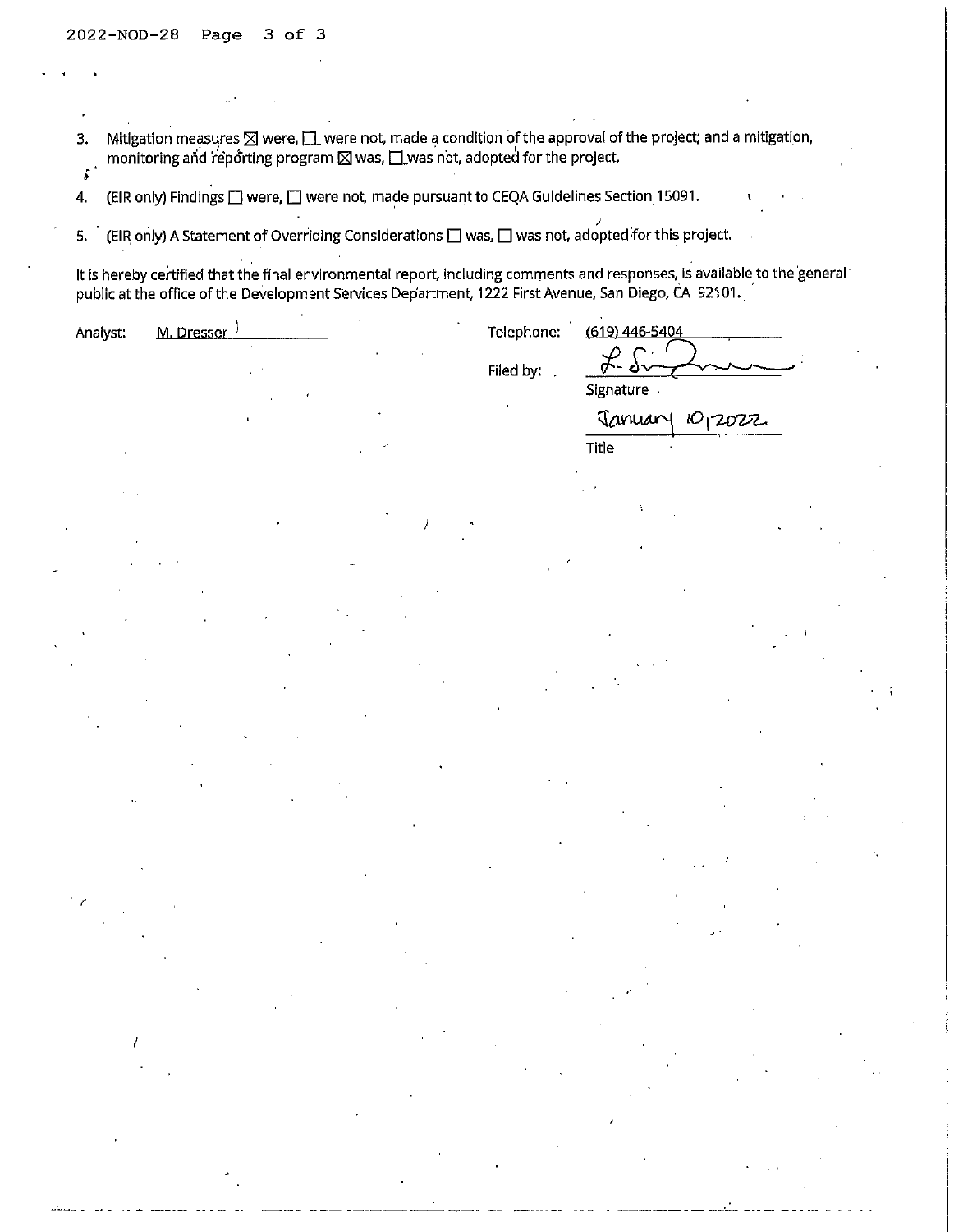|                                                                                                                                                                                                            | Transaction #:<br>Receipt #:       | San Diego County<br>6344091<br>2022128282 |                                                                                        |
|------------------------------------------------------------------------------------------------------------------------------------------------------------------------------------------------------------|------------------------------------|-------------------------------------------|----------------------------------------------------------------------------------------|
| Ernest J. Dronenburg, Jr.<br>Assessor/Recorder/County Clerk<br>1600 Pacific Highway Suite 260<br>P. O. Box 121750, San Diego, CA 92112-1750<br>Tel. (619) 237-0502    Fax (619) 557-4155<br>www.sdarcc.com | Cashier Date:<br>Cashier Location: | 03/16/2022<br>SD                          | 03/16/2022 11:24 am<br>Print Date:                                                     |
|                                                                                                                                                                                                            |                                    |                                           | <b>Payment Summary</b>                                                                 |
|                                                                                                                                                                                                            |                                    |                                           | \$2,598.00<br><b>Total Fees:</b><br>\$2,598.00<br>Total Payments<br>Balance:<br>\$0.00 |
|                                                                                                                                                                                                            |                                    |                                           |                                                                                        |
|                                                                                                                                                                                                            |                                    |                                           |                                                                                        |
|                                                                                                                                                                                                            |                                    |                                           |                                                                                        |
| Payment                                                                                                                                                                                                    |                                    |                                           |                                                                                        |
| CHECK PAYMENT #1812                                                                                                                                                                                        |                                    |                                           | \$2,598.00                                                                             |
| <b>Total Payments</b>                                                                                                                                                                                      |                                    |                                           | \$2,598.00                                                                             |
| Filing                                                                                                                                                                                                     |                                    |                                           |                                                                                        |
| İCEQA - NOD                                                                                                                                                                                                |                                    |                                           | FILE #: 2022-000206 Date: 03/16/2022 11:23AM<br>Pages: 3                               |
|                                                                                                                                                                                                            |                                    | State Receipt # 37-03/16/2022-0177        |                                                                                        |
| Fish & Wildlife County Administrative Fee<br>Fees:                                                                                                                                                         |                                    |                                           | \$50.00                                                                                |
| Fish & Wildlife Mitigated/Negative Declaration<br>Fees:                                                                                                                                                    |                                    |                                           | \$2,548.00                                                                             |
| <b>Total Fees Due:</b>                                                                                                                                                                                     |                                    |                                           | \$2,598.00                                                                             |
| Grand Total - All Documents:                                                                                                                                                                               |                                    |                                           | \$2,598.00                                                                             |

 $\ddot{\phantom{0}}$ 

÷,